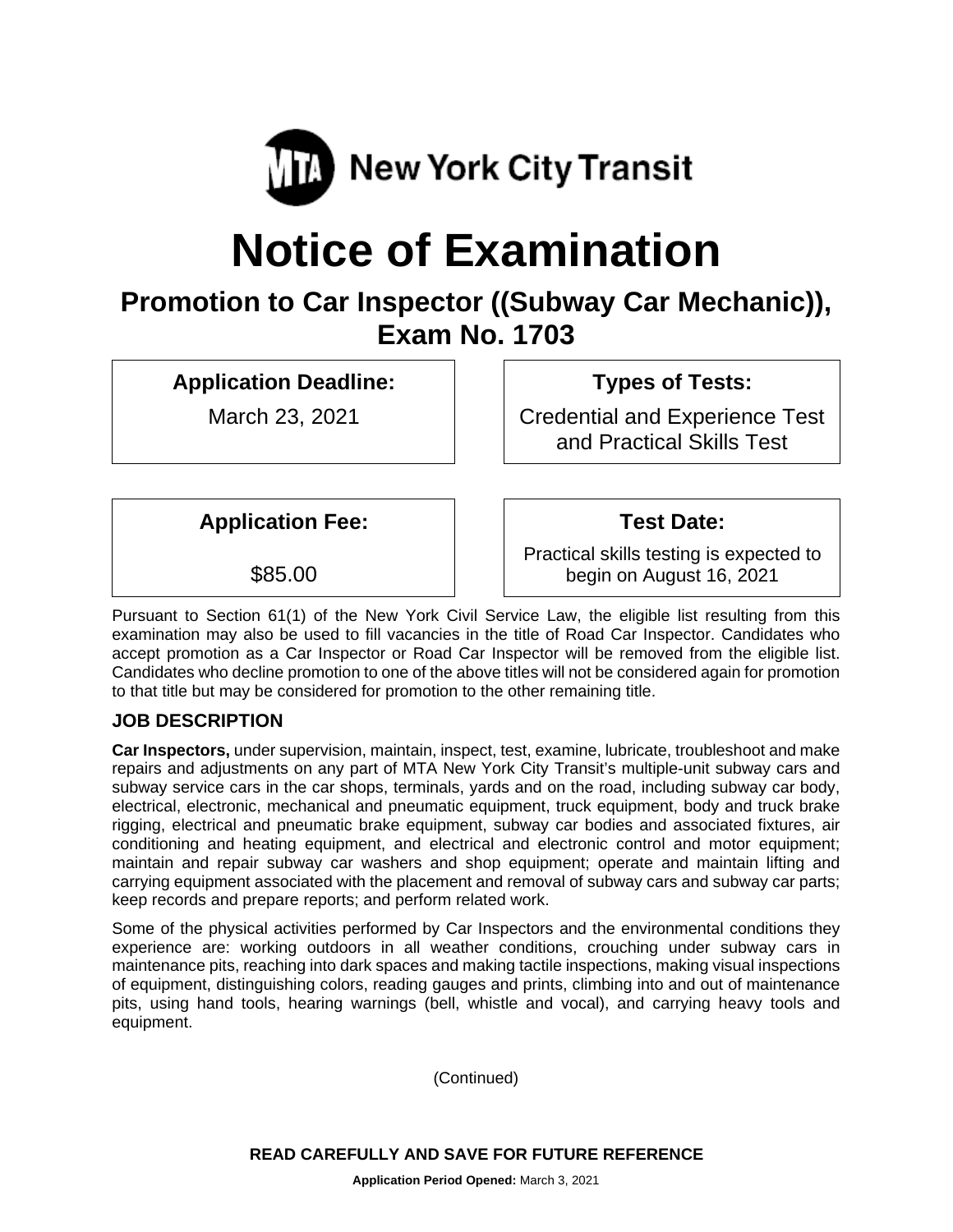# **JOB DESCRIPTION** (Continued)

**Road Car Inspectors**, under supervision, detect trouble on any part of MTA New York City Transit's multiple-unit subway cars and subway service cars on the road and in terminals, including subway car body and truck equipment, subway car body and truck brake rigging, electrical and pneumatic brake equipment, and electrical and electronic control and motor equipment; make necessary repairs to keep subway cars in service or enable them to be moved to sidings or terminals; operate a motor vehicle; keep records and prepare reports; and perform related work.

Some of the physical activities performed by Road Car Inspectors and the environmental conditions they experience are: working outdoors in all weather conditions, crouching under subway cars along trackways, reaching into dark spaces and making tactile inspections, making visual inspections of equipment, distinguishing colors, reading gauges and prints, using ladders to climb up to and descend from track ways, working on elevated structures, operating heavy machinery and equipment, using hand tools, hearing warnings (bell, whistle and vocal), communicating verbally with crew and passengers regarding train troubles experienced on the road, and carrying heavy tools and equipment.

**Special Working Conditions**: Car Inspectors and Road Car Inspectors may be required to work various shifts, including nights, Saturdays, Sundays and holidays.

(This brief description does not include all of the duties of these positions.)

#### **SALARY**

.

The current minimum salary for Car Inspector is \$33.55 per hour for a 40-hour work week, increasing to \$39.47 per hour in the sixth year. The current minimum salary for Road Car Inspector is \$40.49 per hour for a 40-hour work week. These rates are subject to change.

#### **ELIGIBILITY TO TAKE EXAMINATION**

This examination is open to each employee of MTA New York City Transit who by the **last day of the Application Period:** 

- 1. Is permanently (not provisionally) employed in or appears on a Preferred List (see Note, below) for the eligible title of Maintainer's Helper - Group B, in the Division of Car Equipment, and has been permanently employed in such title for not less than one year; or
- 2. Has, as a non-competitive Transit Electrical Apprentice, satisfactorily completed the 3-year Transit Electrical Apprentice program in Subway Car Maintenance; and
- 3. Is not otherwise ineligible

(Note: A "Preferred List" is a civil service list which is only for certain former permanent incumbents of the eligible title who have rehiring rights.)

The admission of employees who satisfactorily completed the Transit Electrical Apprentice program in subway car maintenance in the non-competitive title of Transit Electrical Apprentice is on a collateral basis pursuant to Section 52(12) of the New York Civil Service Law.

This examination is also open to employees who were appointed to an eligible title pursuant to New York State Civil Service Law, section 55-a, and who meet all other eligibility requirements.

You are responsible for determining whether you meet the eligibility requirements for this examination prior to submitting the Application. If you do not know if you are eligible, check with **your department's Human Resources representative**. You may be given the practical skills test before we verify your eligibility. If you are marked "Not Eligible," your application fee will **not** be refunded, and you will **not** receive a score.

This examination is **not** open to employees of MaBSTOA or MTA Bus Company, or to employees of MTA agencies other than MTA New York City Transit.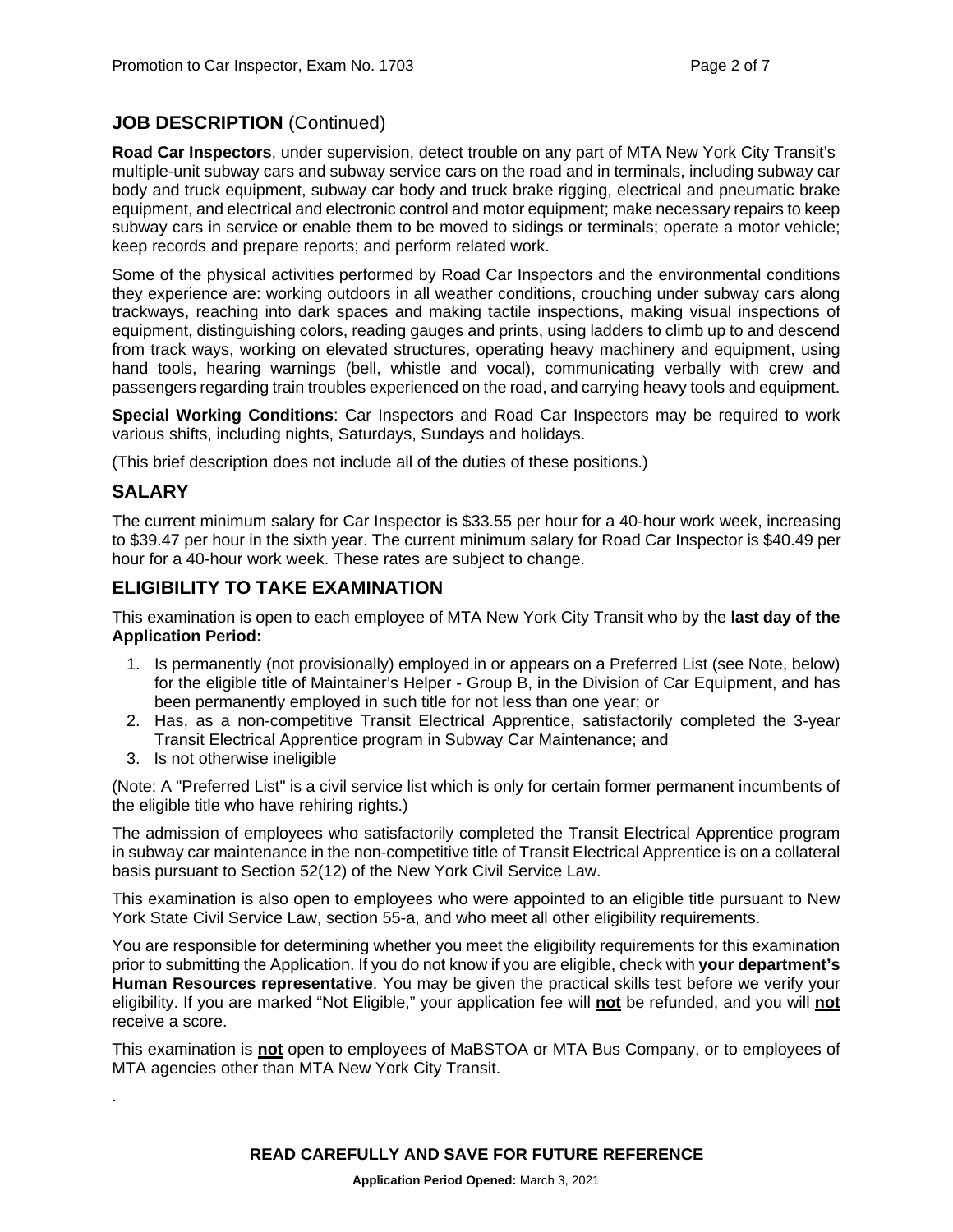# **REQUIREMENTS TO BE PROMOTED**

**From the competitive title of Maintainer's Helper – Group B:** At the time of promotion, you must have completed your probationary period in the eligible title as indicated in the above "Eligibility to Take Examination" section. Additionally, you must have served permanently in the eligible title, in the Division of Car Equipment, for at least one year. Time served prior to a break in service of more than one year will not be credited.

**From the non-competitive title of Transit Electrical Apprentice:** At the time of promotion, you must be employed at MTA New York City Transit.

**Driver License Requirement: (For Road Car Inspector promotion only)** At the time of promotion, you must have a Motor Vehicle Driver License valid in the State of New York with no disqualifying restrictions that would preclude the performance of the duties of this title. If you have serious moving violations, a license suspension or an accident record you may be disqualified. This license must be maintained for the duration of your employment in the title. Some assignments may require a Class B Commercial Driver License

**Medical Requirement:** Medical guidelines have been established for the positions of Car Inspector and Road Car Inspector. Candidates will be examined to determine whether they can perform the essential functions of the positions of Car Inspector and Road Car Inspector. Where appropriate, a reasonable accommodation will be provided for a person with a disability to enable him or her to take the examination and/or perform the essential functions of the jobs.

**Drug Screening Requirement:** You must pass a drug screening in order to be promoted, and if promoted, you will be subject to random drug and alcohol tests for the duration of your employment. Additionally, if you have tested positive on a drug or alcohol test or had a refusal to test during preemployment or while employed by a Federal DOT-regulated employer during the applicable period, you must have completed the Substance Abuse Professional (SAP) evaluation, referral and education/treatment process required by federal law in order to be promoted to this safety-sensitive position.

# **HOW TO SUBMIT AN APPLICATION**

If you believe you meet the requirements in the "Eligibility to Take Examination" section, you may submit an application during the application period. The MTA Exam Information Center, located in the lobby of 180 Livingston Street, Brooklyn, NY 11201, is currently closed. If you believe you have a special circumstance (e.g., a disability, military duty) that prevents you from applying as instructed below, please refer to the Special Circumstances Guide referenced in the "Special Arrangements" section below. Applications will **not** be accepted in person.

#### **Online Applications:**

- 1. If you are an active MTA employee, apply using the "BSC" employee portal at [www.mymta.info](http://www.mymta.info/) by the last day of the application period (non-active MTA employees and applicants requesting a fee waiver must email us by the last day of the application period at [examsunit@nyct.com](mailto:examsunit@nyct.com) for application instructions). Note: The application system may not function properly with mobile devices or tablets. For best results when applying, please use Internet Explorer, open a new window, and avoid having multiple tabs open in the same window.
- 2. Once you have logged in, click on the My Job Search ribbon and then click on Exams (non-Railroad).
- 3. Follow the steps to submit an application.
- 4. Active MTA employees must pay the application fee via payroll deduction.

(Continued)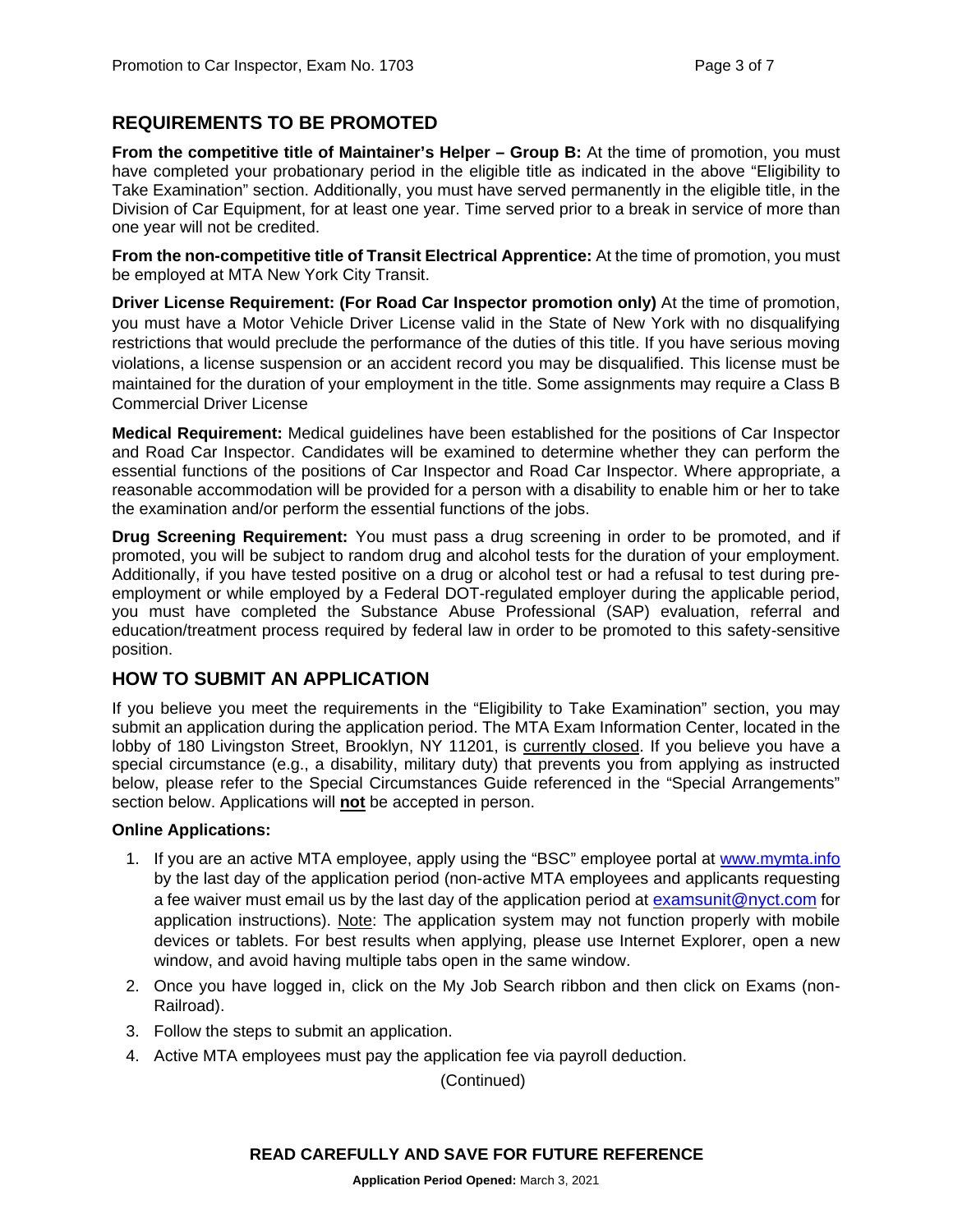# **HOW TO SUBMIT AN APPLICATION** (Continued)

5. A confirmation number will appear on the same page after submitting your application and authorizing a payroll deduction (Save this number for future reference).

**IMPORTANT:** Your application submission confirms that you have read this Notice of Examination, including any dates and the requirements.

**Application Fee**: This fee is generally not refundable. Under special circumstances, you may be entitled to a refund. Please refer to the Department of Citywide Administrative Services ("DCAS") General Exam Regulation E.3.4 to determine if you are entitled to a refund. Please visit [http://web.mta.info/nyct/hr/forms\\_instructions.htm](http://web.mta.info/nyct/hr/forms_instructions.htm) to access the DCAS General Exam Regulations online. Application fee refund requests, along with any relevant supporting documentation, should be emailed to [examsmakeups@nyct.com](mailto:examsmakeups@nyct.com) or mailed to the address in the "Correspondence" section below.

# **ADMISSION LETTER**

An Admission Letter will be mailed to you about 10 days before the first date of the practical skills test. If you do not receive an Admission Letter at least 4 days before this date, you must email a request for a duplicate Admission Letter to [examsunit@nyct.com.](mailto:examsunit@nyct.com) A paper copy of the Admission Letter is your ticket for admission to the test.

Applicants **must** keep their mailing address **up to date**. Please refer to the "Correspondence" section below for instructions on how to update your address and other contact information.

#### **THE TEST**

You will be given a competitive credential and experience test. You will also be given a qualifying practical skills test. A score of at least 70% is required to pass the competitive credential and experience test and the qualifying practical skills test.

If you receive a passing score on the credential and experience test, you will be scheduled to take the practical skills test. You will be assigned to a test date and location, and you cannot request that your scheduled test date or location be changed, unless you meet the conditions in the "Special Arrangements" section below.

On the credential and experience test, you will receive a score of 70 points for meeting the eligibility requirements listed in the "Eligibility to take Examination" section above. After these requirements are met, you will receive additional credit up to a maximum of 100 points on the following basis:

- Five points for each year of full-time satisfactory experience as a permanent Maintainer's Helper - Group B at MTA New York City Transit up to a maximum of 25 points. Your experience will be credited through the last date of the application period.
- Two and one-half points for the possession of a valid MTA New York City Transit Forklift Operation Certification.
- Two and one-half points for the possession of a valid MTA New York City Transit Track Safety **Certification**

(Continued)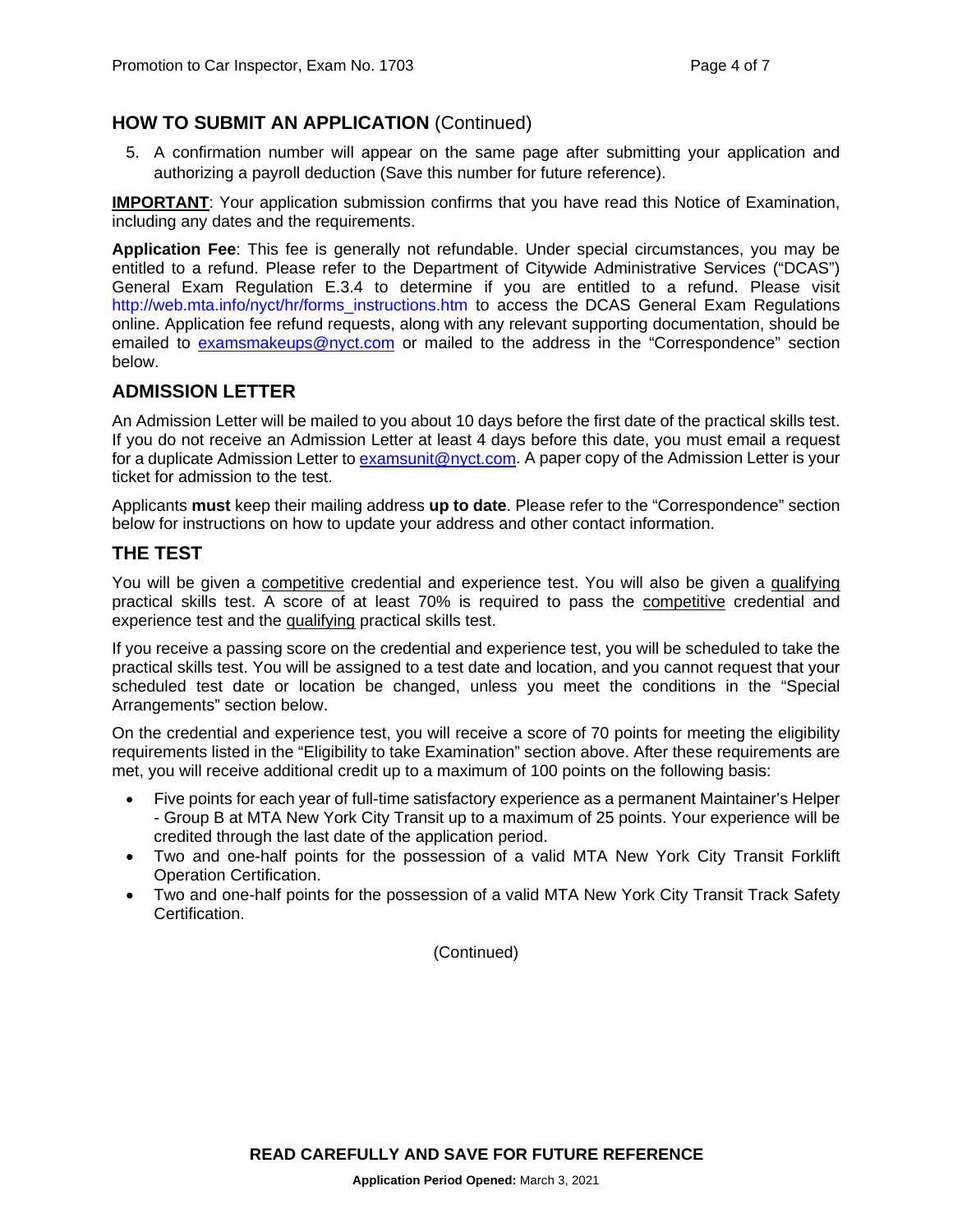# **THE TEST** (Continued)

Veterans' or Disabled Veterans' Credit will be granted only to eligible passing candidates who request that they be applied. Veterans' or Disabled Veterans' Credit should be requested at the time of application but **must** be requested before the date the eligible list is established. Claims for Veterans' or Disabled Veterans' Credit will not be processed after the eligible list is established.

The qualifying practical skills test may require you to perform tasks related to the installation, testing, maintenance and repair of electrical, electronic, electro-mechanical and pneumatic systems, including the selection and use of appropriate tools, materials and measuring devices; related mechanical work; reading and interpreting technical drawings; shop math; safe work practices and procedures; and other related areas.

For experience and certifications obtained at MTA New York City Transit, you will be given credit for your experience and certifications based on the information contained in your MTA New York City Transit employee records.

# **TEST ADMINISTRATION GUIDELINES**

**Warning:** You are not permitted to enter the test site with cellular phones, smart watches, beepers, pagers, cameras, portable media players, or other electronic devices. Calculators are permitted; however, they must be hand-held, battery or solar powered, numeric only. Calculators with functions **other than** addition, subtraction, multiplication and division **are prohibited**. Electronic devices with an alphabetic keyboard or with word processing or data recording capabilities such as planners, organizers, etc. are prohibited. If you use any of these devices in the building at any time before, during or after the test, you may **not** receive your test results, your test score may be nullified, and your application fee will **not** be refunded.

**Social Distancing** and other safety protocols, **including the wearing of masks**, will be required during the administration of the test. Further details will be provided on your admission letter.

You may not have any other person, including children, present with you while you are being processed for or taking the test and no one may wait for you inside of the test site while you are taking the test.

**Leaving:** You must leave the test site once you finish the test. If you leave the test site after being fingerprinted but before finishing the test, you will not be permitted to re-enter. If you disregard this instruction and re-enter the test site, you may not receive your test results, your test score may be nullified, and your application fee will not be refunded.

**Proof of Identity:** You must present your MTA New York City Transit employee ID when you arrive to take the test.

# **THE TEST RESULTS**

If you pass the competitive credential and experience test and the qualifying practical skills test and are marked eligible, your name will be placed in final score order on an eligible list and you will be given a list number. You will be notified by mail of your results. If you meet all requirements and conditions, you will be considered for appointment when your name is reached on the eligible list.

# **ADDITIONAL INFORMATION**

**Probationary Period:** You will be required to complete a probationary period. If you do not successfully complete the probationary period, you may be terminated or returned to your previously held permanent title.

**Training:** You may be required to undergo a formalized training course during your probationary period. Failure to successfully complete the training course may result in termination or being returned to your previously held permanent title.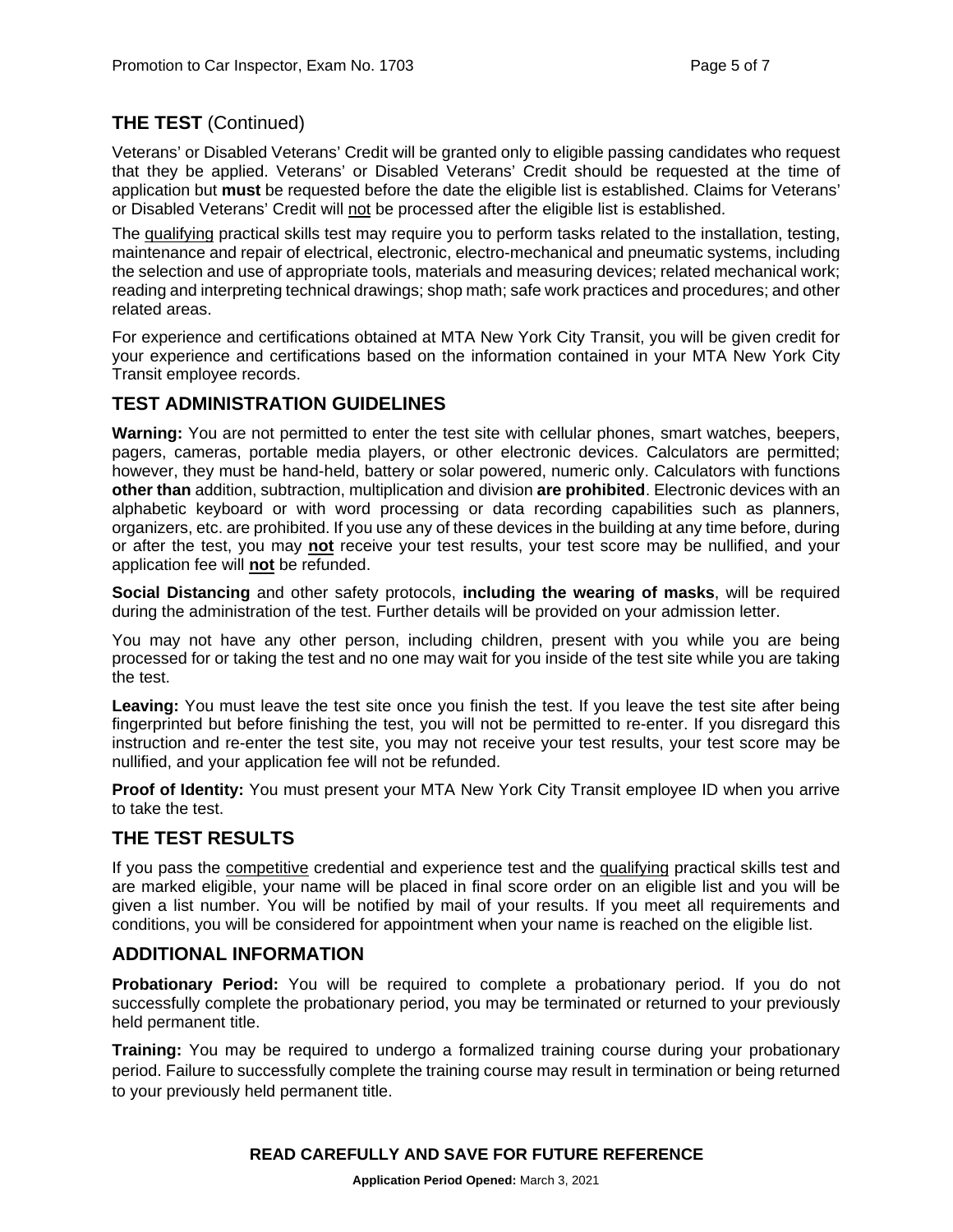# **SPECIAL ARRANGEMENTS**

**Late Applications**: Refer to the "Correspondence" section below to contact the Examinations Unit to determine the procedure for submitting a late application. You may be eligible to submit a late application if you are absent from work for at least one-half of the application period and are unable to apply for reasons such as vacation, sick leave or military duty.

**Special Test Accommodations:** If you plan to request an alternate test date due to your religious observance or special testing accommodations due to disability, please follow the instructions included in the Special Circumstances Guide, which is accessible online at [http://web.mta.info/nyct/hr/forms\\_instructions.htm](http://web.mta.info/nyct/hr/forms_instructions.htm) and will be attached to this Notice of Examination during the application period. An alternate test date due to religious observance must be requested no later than 15 days prior to the date on which qualifying practical skills testing is expected to begin. Special testing accommodations due to disability must be requested no later than 30 days prior to the date on which qualifying practical skills testing is expected to begin.

**Make-Up Tests:** You may apply for a make-up test if you cannot take the qualifying practical skills test as scheduled for any of the following reasons:

- 1. Compulsory attendance before a public body; or
- 2. On-the-job injury or illness caused by municipal employment where you are an officer or employee of the City; or
- 3. Absence from the test within one week after the death of a spouse, domestic partner, parent, sibling, child, or child of a domestic partner where you are an officer or employee of the City; or
- 4. Absence due to ordered military duty; or
- 5. A clear error for which MTA New York City Transit is responsible; or
- 6. A temporary disability, pregnancy-related, or child-birth related condition preventing you from taking the test.

To request a make-up test, submit your request with documentation of the special circumstances that caused you to miss your test (as attachments) by email to [examsmakeups@nyct.com](mailto:examsmakeups@nyct.com) or by mail to the address in the "Correspondence" section below as soon as possible.

# **CORRESPONDENCE**

**Change of Contact Information:** It is critical that you keep your contact information (i.e., telephone number, mailing address and/or email address) current with MTA New York City Transit. You may miss important information about your exam(s) or consideration for appointment or promotion, including important information that may require a response from you by a specified deadline, if we do not have your correct contact information. To update your contact information, you may email us at [examsunit@nyct.com](mailto:examsunit@nyct.com) with the subject "Contact Info Update," or you may mail your request to the address at the end of this section. Your request must include your full name, exam title(s), exam number(s) and your old and new telephone numbers, mailing and/or email address**. MTA employees must also visit the employee portal at** [www.mymta.info](http://www.mymta.info/) **to update their contact information through the MTA Business Service Center (BSC).**

All other correspondence should be sent to [examsunit@nyct.com](mailto:examsunit@nyct.com) and must include "Promotion to Car Inspector, Exam No. 1703" in the Subject. Or, you can mail your correspondence to the following address:

> Promotion to Car Inspector, Exam No. 1703 MTA New York City Transit 180 Livingston Street, Room 4070 Brooklyn, NY 11201